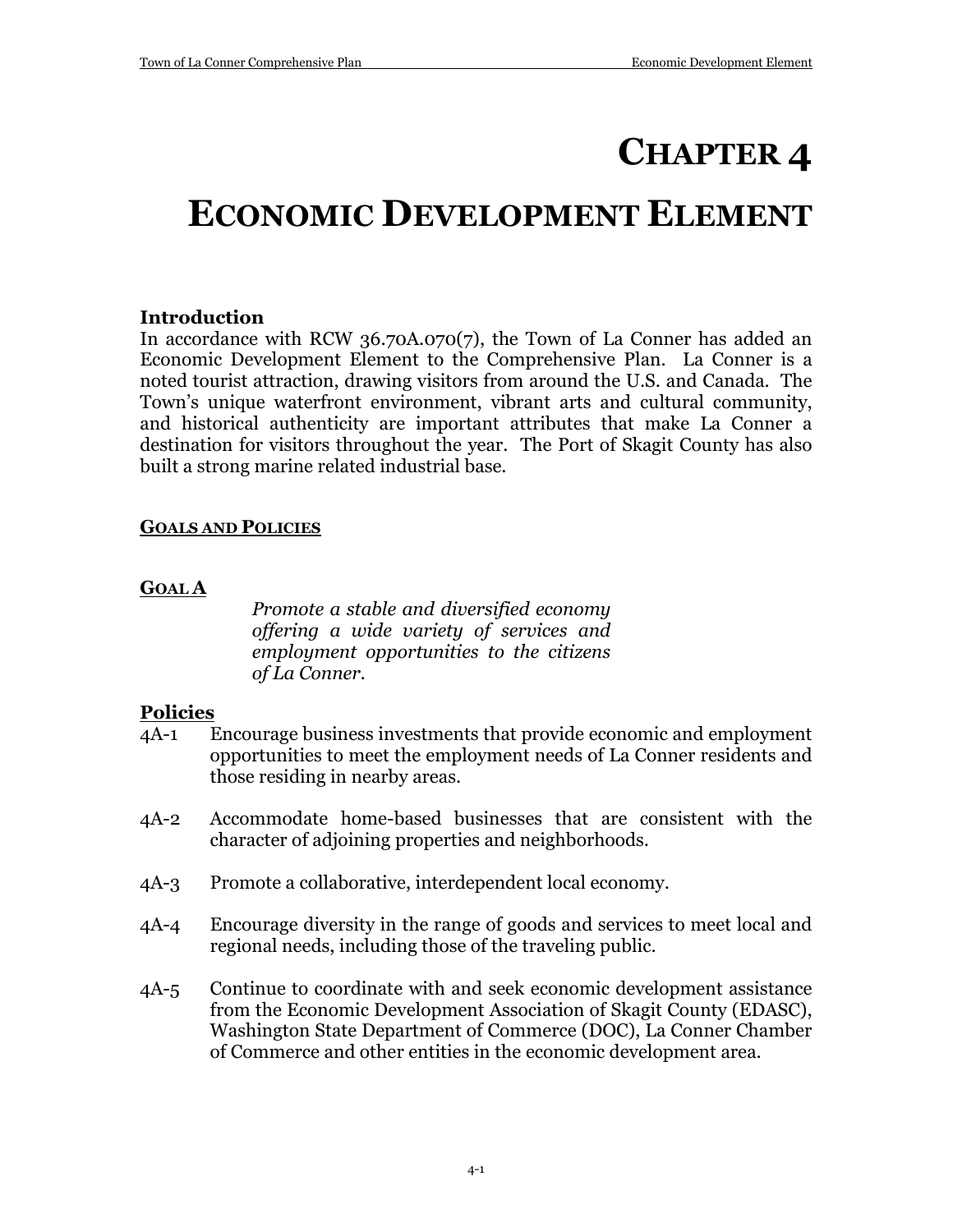4A-6 Give special attention and a clear preference to identifying and promoting economic activities that are based on our area's economic traditions, including maritime and water related, agriculture, outdoor recreation and art.

## **GOAL B**

*Achieve a balance between commercial and industrial interests to avoid overconcentration in one particular segment of the economy.*

## **Policies**

- 4B-1 Expand and recruit additional commercial services that primarily serve the needs of the residents of the Town and surrounding areas.
- 4B-2 Encourage light industrial uses within designated zones.
- 4B-3 Encourage a diversity of uses within the industrial zone, with an emphasis on emerging technology based enterprises, as well as traditional industrial uses that have always been associated with La Conner.
- 4B-4 Encourage adaptive reuse of existing structures.
- 4B-5 Identify development impacts and appropriate mitigation measures.

# **GOAL C**

*Encourage economic development that conserves natural resources and open space, protects environmental quality, and enhances our community's quality of life.*

## **Policies**

- 4C-1 Buffering by means of landscaping, or by maintaining recreation and open space corridors should be done between incompatible adjacent uses, including commercial and industrial uses.
- 4C-2 Provide a townwide strategy to address weather and climatic impacts that would adversely impact residents and businesses of the Town.

# **GOAL D**

*Promote economic activities that increase the number of living wage or family wage jobs in La Conner and help to diversify the economy.*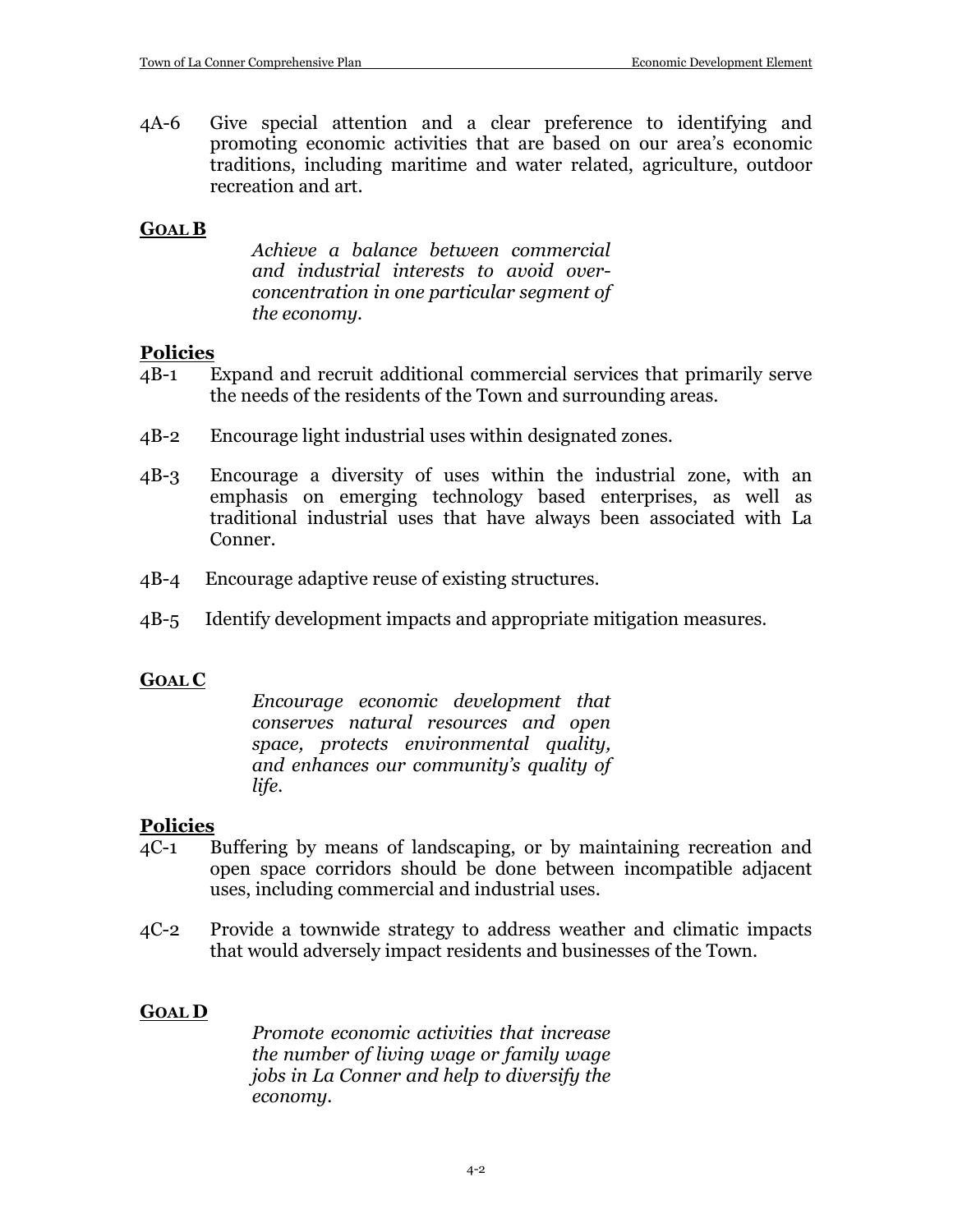Policies

- 4D-1 Encourage diverse job options for persons interested in full-time and part-time employment.
- 4D-2 Encourage diverse entrepreneurial opportunities for persons desiring to own their own business.
- 4D-3 Facilitate the retention and expansion of existing local business and start-up of new businesses, particularly those providing family-wage job opportunities.
- 4D-4 Ensure that industrial and commercial zones are sufficient to ensure substantial diversity in local economic activity.
- 4D-5 Encourage office uses within industrial and commercial zones.
- 4D-6 Encourage economic development that creates a net positive fiscal impact for the local community through analysis of all direct and indirect costs and benefits to the community, including consideration of public capital investment.

## **GOAL E**

*Support La Conner as a visitor destination by preserving and enhancing the unique qualities of our community.*

## **Policies**

- 4E-1 Preserve and enhance activities that rely on the area's traditional enterprises of maritime, agriculture, outdoor recreation and art.
- 4E-2 Support efforts to develop, refurbish, and maintain scenic open space.
- 4E-3 Support cultural and heritage resources that are attractive to both local residents and visitors.
- 4E-4 Support community and private efforts to improve visitor services.
- 4E-5 Encourage siting of visitor services at locations that can be served with the necessary public infrastructure and that are compatible with neighboring uses.

## **GOAL F**

*Attract a diversified base of light industry consistent with local quality of life and environmental values.*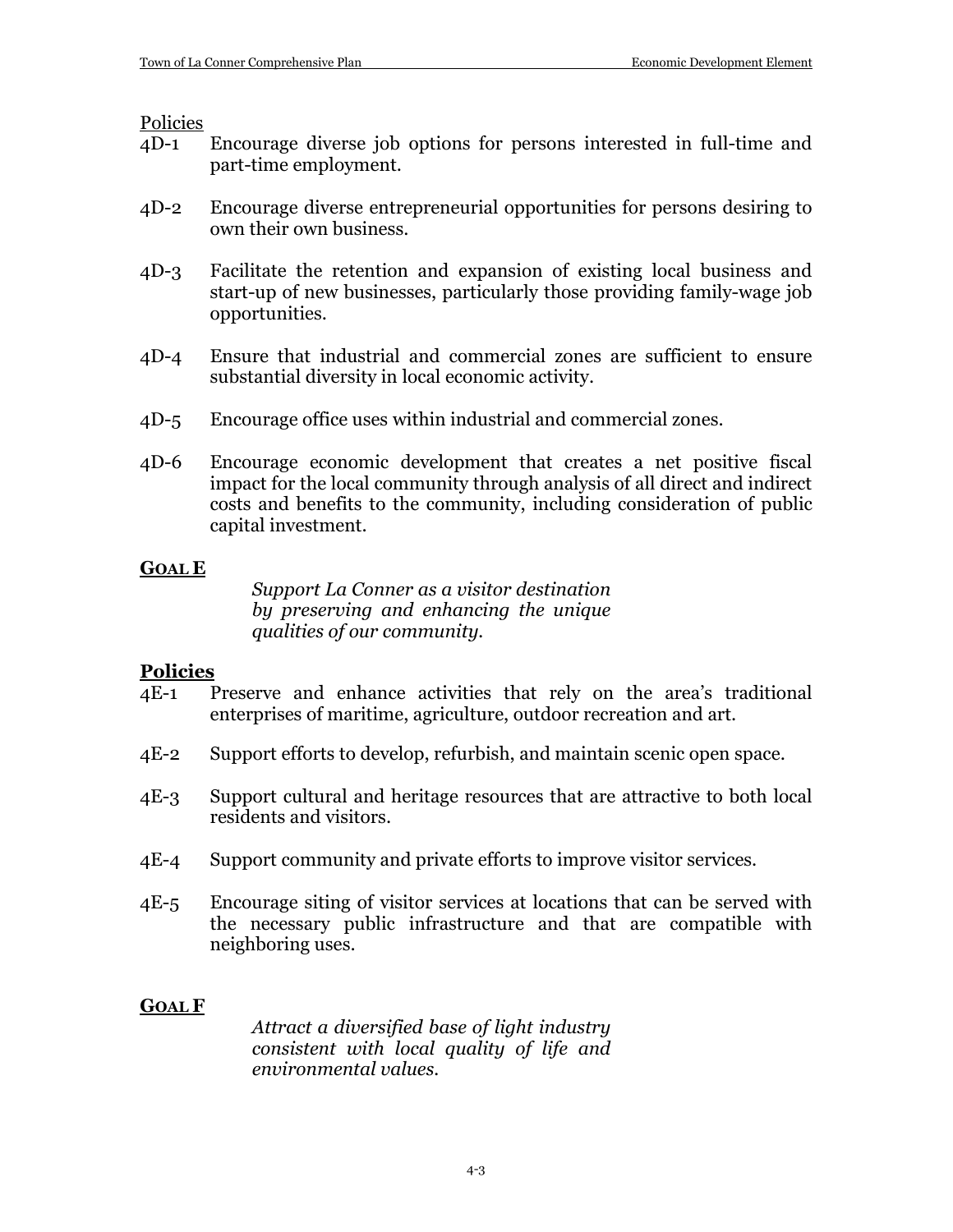#### **Policies**

- 4F-1 Encourage value-added resource based products, particularly with agriculture, fisheries and marine activities.
- 4F-2 Encourage low cost, easily accessible, state-of-the-art telecommunications infrastructure in order to attract and maintain businesses relying on these facilities and to provide these services to residents.
- 4F-3 Encourage business recruitment and development of firms, which will diversify the local economy.
- 4F-4 Maintain sufficient industrial land to accommodate a mix of business, light industry that is consistent with market requirements, and other opportunities.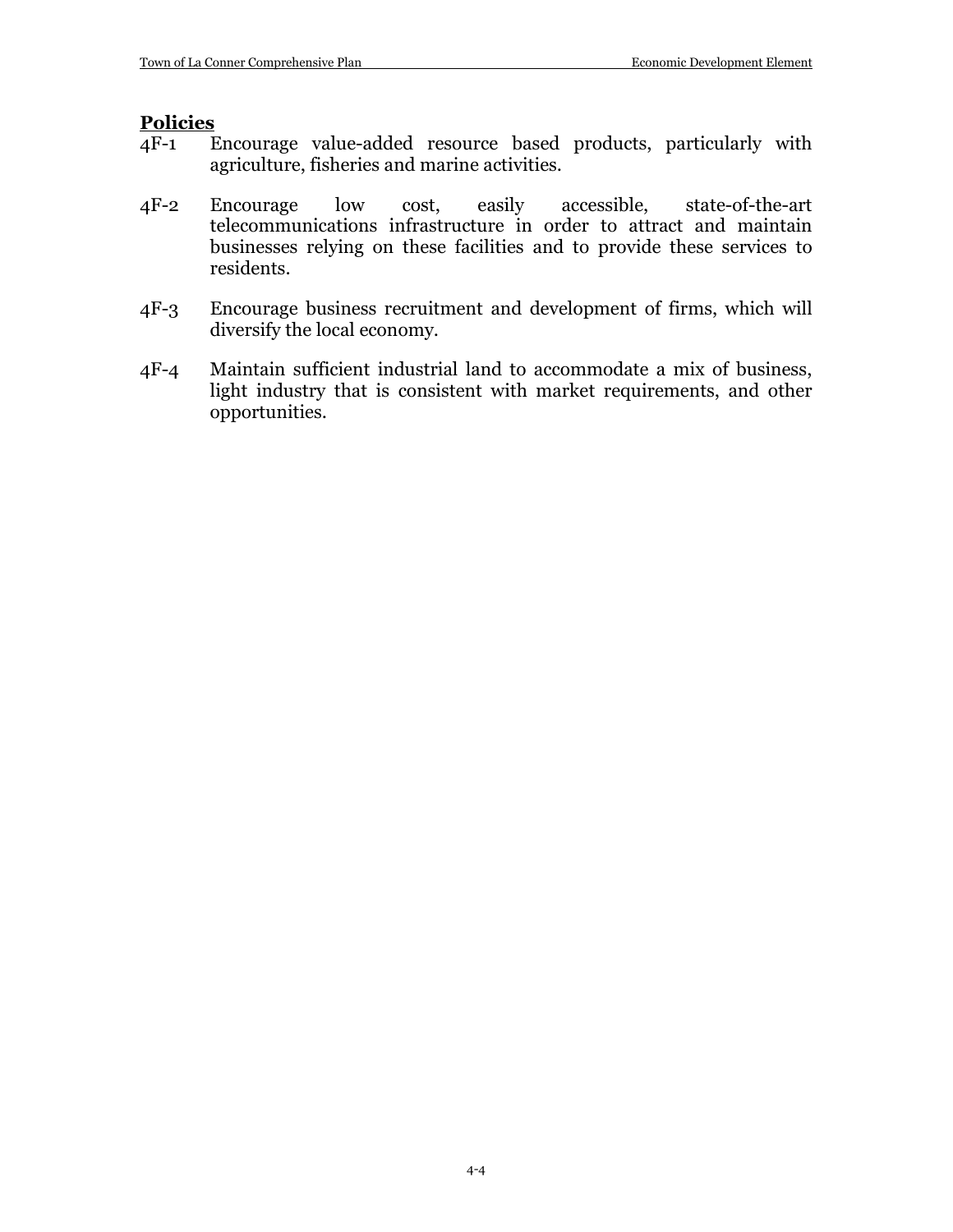# **ECONOMIC TRENDS**

# **Commercial:**

This zone includes land used for retail and wholesale trade, offices, hotels, restaurants, service outlets, gas stations, and repair facilities. Morris Street and First Street are the Town's high-density commercial areas. The Skagit Port facilities have a medium level of commercial density. Maple Avenue has some non-conforming commercial uses in the residential area.

Total Commercial Use: 54 acres (21% of total 255 acre land area).

Heavy Commercial Use: The historic central business district on First Street consists of approximately 3.5 acres along the Swinomish Channel. This area contains mixed use residential as a secondary conditional use, retail sales establishments, restaurants, art galleries, a museum, and a post office. Morris Street consists primarily of retail shops, a grocery store, and restaurants; mixed with residential use; and service businesses.

Neighborhood Commercial Use: Approximately 3.4 acres are used for businesses along Maple Avenue. This does not take into account home-based businesses.

Economic Trends: Sales and Use Receipts in 2017 totaled \$460,868 .Sales and Use receipts increased sharply between 2013 and 2015 as the region came out of the economic downturn that impacted the entire country. They have been in decline since then and it is unclear if this is a trend or simply a correction. Town Council is working with local merchants to determine the cause and come up with strategies to address it if necessary. While the Sale and Use receipts have been sluggish, the Hotel Motel revenues have been increasing during the same period. Appendix 4-A includes tables showing historic revenues from both Sales and Use and Hotel Motel.

Market Area: The Town draws some retail business from local residents and small neighboring towns, but the majority of retail income is generated by visitors from larger metropolitan areas, such as Seattle and Vancouver, B.C. La Conner is a noted tourist attraction, drawing visitors from around the U.S. and Canada throughout the year.

# **Industrial:**

This category includes land used for light manufacturing, processing, and warehousing. There is no heavy industry in La Conner.

Total Industrial Land Use: In south La Conner, the industrial environment is that shoreline area bounded on the west by the OHWM of the channel, on the south by the Town's southern boundary, on the north by the south side of Sherman Avenue and on the east to a point 200 feet landward of the OHWM of the Swinomish Channel. In the north end of town, from the north side of South Pearle Jensen Way north to the northernmost town boundary, and between the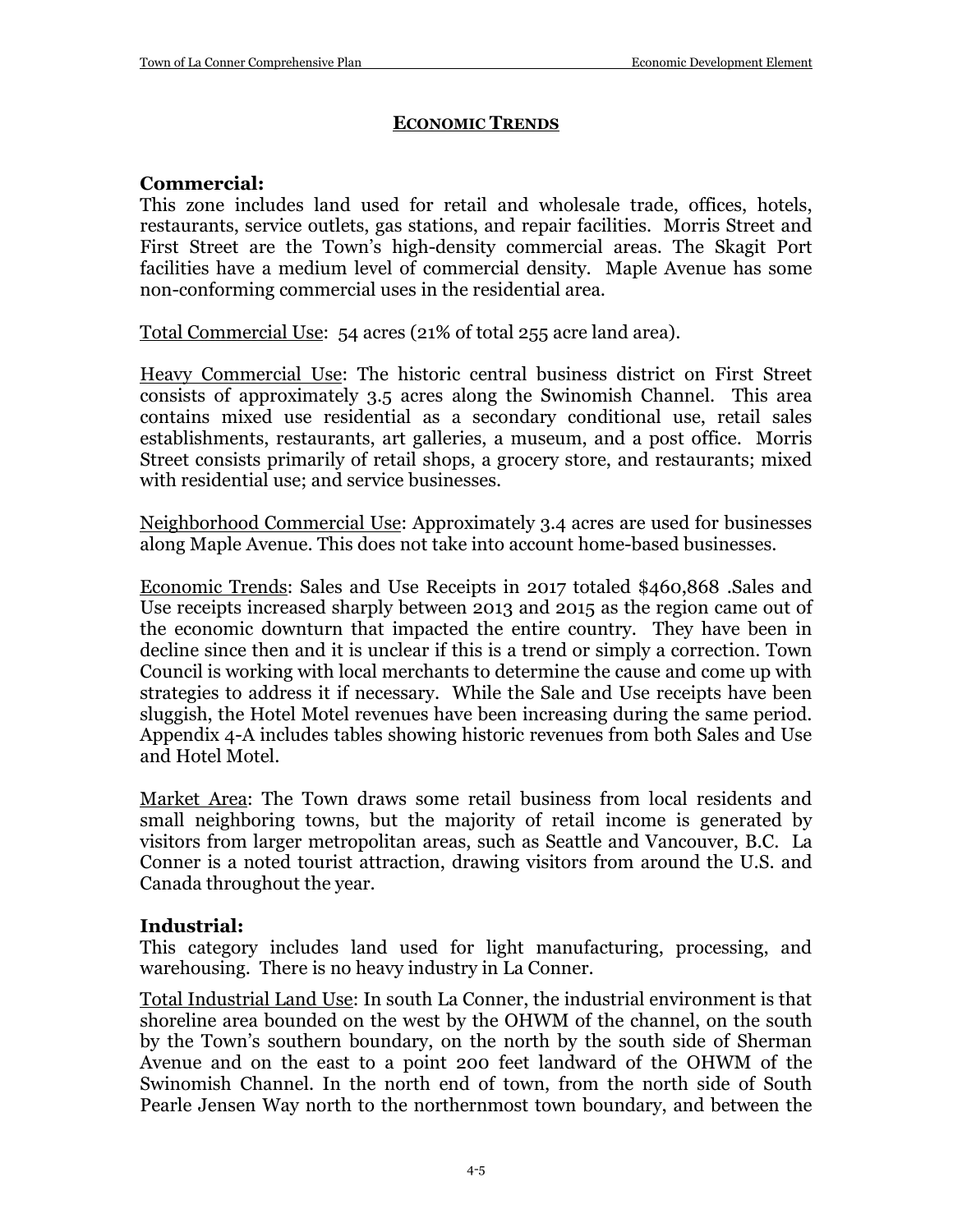OHWM of the Swinomish Channel (including the OHWM of the north and south basins of the Port of Skagit County) on the west and a a line 200 feet landward.

Economic Trends: Over the past 20 years the number of businesses in the industrial sector has changed very little. Development has been slow and limited by the availability of land. Consistent with the adopted Shoreline Management Program the industrial areas are intended to:

- Provide for the reasonable accommodation of fishing and boating related industrial activities focused in areas that are removed from the retail, residential, and historic portions of the Town's shorelands.
- Ensure that development, redevelopment and operations of uses in the industrial environment employ best practices to avoid or mitigate any adverse impacts on the ecological functions and values of the Town's marine shoreline.

A major loss of industrial employment in the south end of town was experienced in 1992 with the closure of Moore-Clark, a fish food processing plant with approximately 33 employees.

The Skagit County Port facilities have steadily increased occupancy and currently have 19 businesses within the Port facilities employing 280 full-time personnel.

Market Area: The market for industrial products is regional and worldwide, and is not dependent on the local population. Access to materials, transportation, markets, and suitable labor are the most important determinants of industrial location. La Conner is located 11 miles from the nearest interstate highway and four miles from a main arterial. The majority of the Industrial Zone lies within the La Conner Shoreline area. The Shoreline Management Act reduces the ability of the Town to attract non-marine industry to the area bordering the waterfront. New rules provided by WAC 173-16 offer prospects for water-enjoyment types of development.

Sales and Use Trends: Sales and Use receipts increased sharply between 2013 and 2015 as the region came out of the economic downturn that impacted the entire country. They have been in decline since then and it is unclear if this is a trend or simply a correction. Town Council is working with local merchants to determine the cause and come up with strategies to address it if necessary.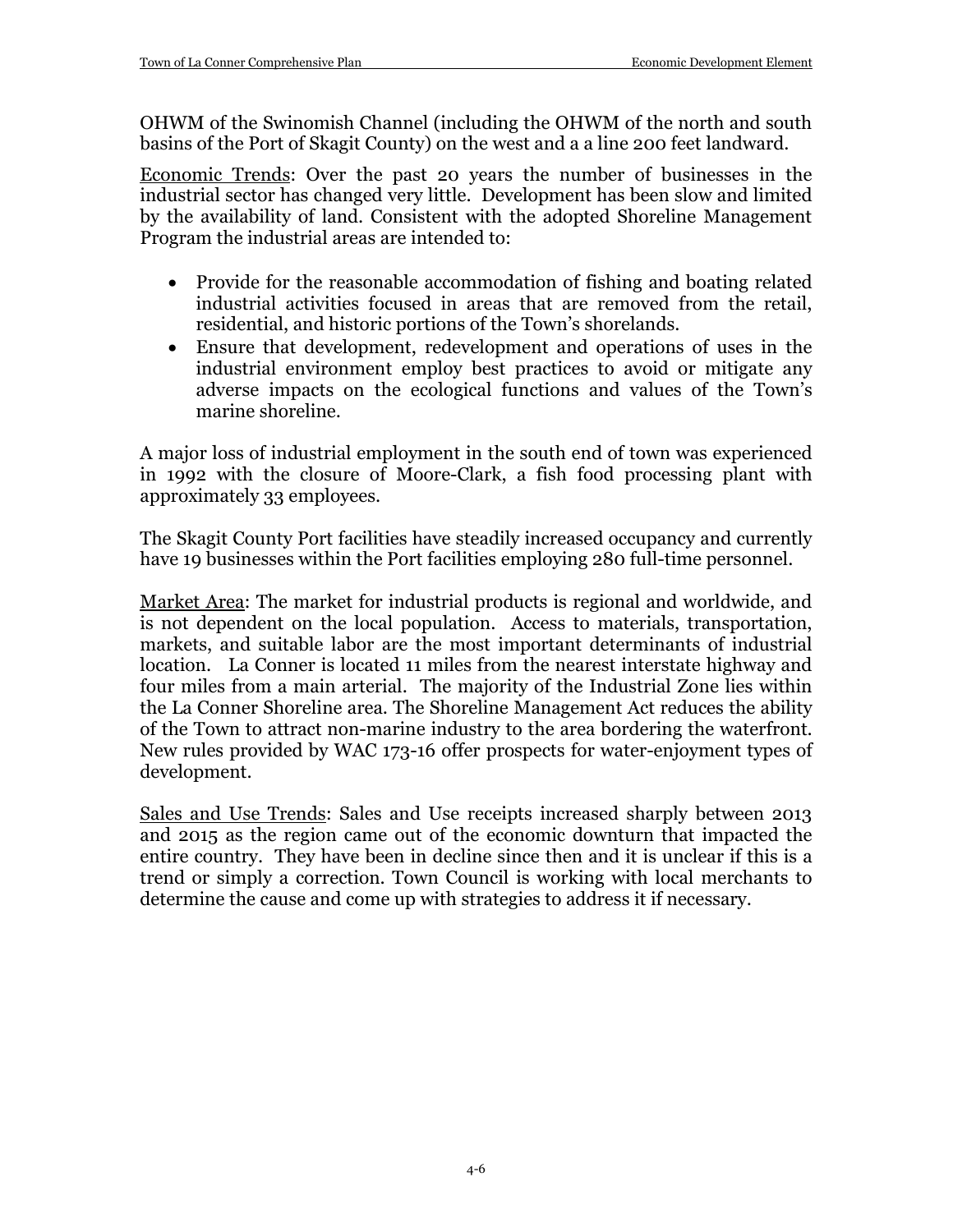# **Analysis of Economic Conditions**

# **Overall Economic Conditions**

Employment Trends by Industry: The Town has shifted away from a natural resource base (farming, fishing and forest products) economy towards retail, service industries, and light manufacturing.

Unemployment Rate: The 2000 unemployment rate was 1.9% for the Town of La Conner. By 2010 the rate had increased to 2.8% and grew to a high of 6.2% in 2014 during the economic downturn. By 2016 (the year for which we have the most current data) it had dropped to 3.6% and as the economy has continued to improve it is likely lower now.

Regional Employment Conditions: In 1999 Skagit County's unemployment rate fell to a historical low of 6.3% and remained relatively consistent rising to 6.4 by 2010. The economic downturn impacted Skagit County more significantly than the Town of La Conner with the County rate topping out at 9.8% in 2013. The 2016 rate for the County had fallen to 7.2%. The county's economic base includes agriculture and food processing, marine-related industries such as fishing, fish processing, and boat building and repair, lumber and wood products, oil refining, and tourism. The county's location on Interstate 5 and proximity to the rapidly growing Seattle-Everett area should continue to be attractive to commuters and new development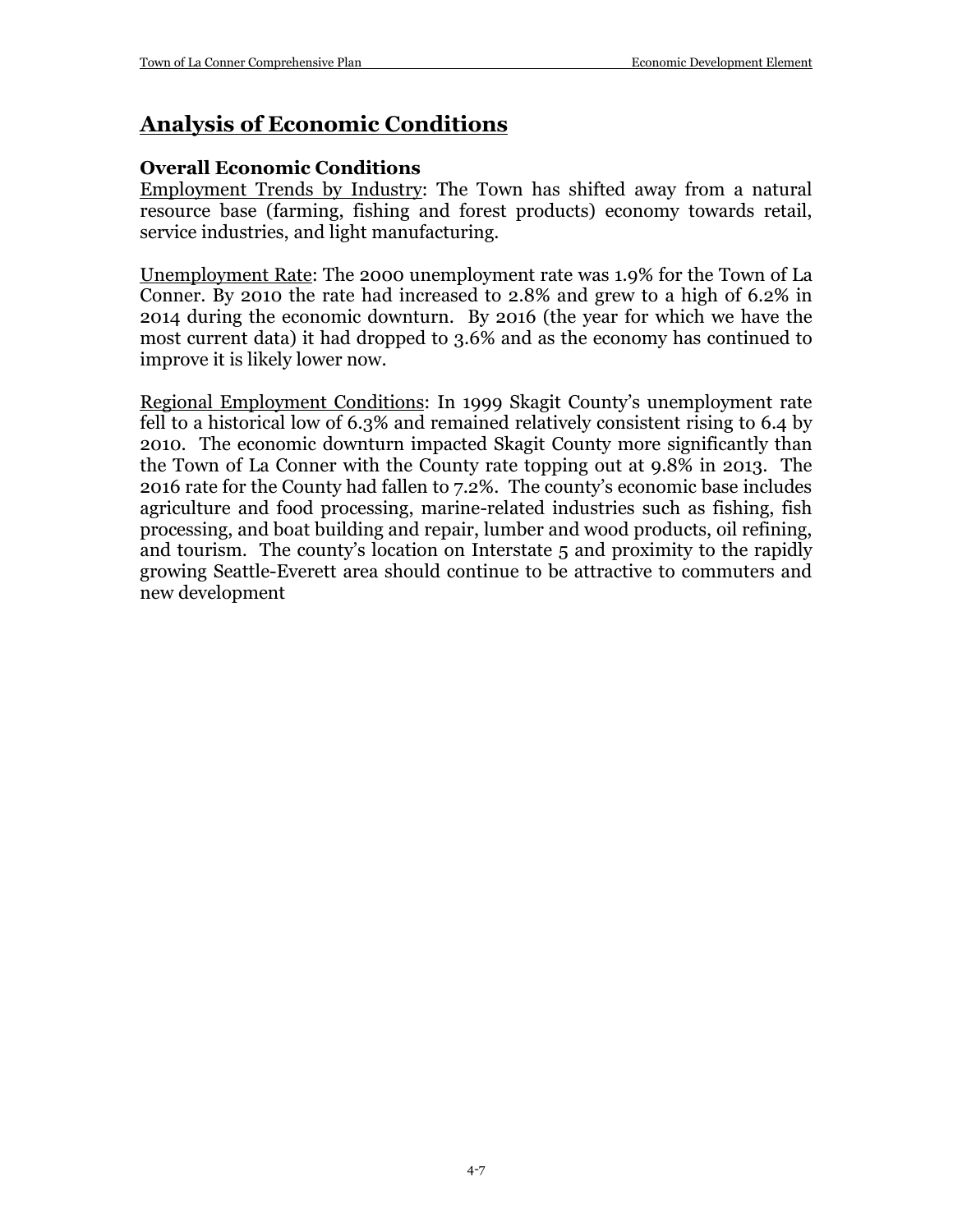# **Economic Strengths and Weaknesses**

# **Strengths**:

- 1. Increasing hotel/motel receipts.
- 2. An attraction for visitors from throughout the Northwest, due to La Conner's unique waterfront environment, historical authenticity, and its variety of interesting shops and restaurants.
- 3. The many museums and galleries provide a rich cultural environment.
- 4. The smaller size and scale of the existing businesses and absence of Big Box stores and strip malls promotes a small town charm that visitors are expecting from the Town.
- 5. The Town's lack of traffic congestion makes it an attractive destination for tourists and neighboring towns.
- 6. The Town has promoted and encourages a pedestrian friendly orientation.
- 7. The Waterfront/Boardwalk is an important asset for the town.
- 8. The Town's designation on the National Register of Historic Places adds to its desirability as a tourist destination.
- 9. A wide range of educational opportunities are available that are both affordable and attuned to the needs of the area.

# **Weaknesses:**

- 1. Poor usage of the existing parking facilities and on-going controversy regarding quantity and availability of parking while available parking areas are underutilized.
- 2. Distance from major highway interchanges for shipping and transit inhibits attraction of more industrial businesses.
- 3. Town revenue dependence on tourism as the economic base for the Town.
- 4. Employees of La Conner businesses generally live outside of town limits.
- 5. Lack of infrastructure to host larger groups (corporate retreats) limits the Town's ability to fully realize its potential as a destination.
- 6. On line shopping is threatening brick and mortar businesses. The Town's reliance on small locally owned specialty shops is particularly vulnerable to this trend.
- 7. The Town's aging population makes it difficult to accommodate a robust workforce and tends to increase the cost of living for all residents.

# **Economic Activities Expected to Increase**

Commercial: Over the last 20 years La Conner has become a "destination town" known for its unique shops, waterfront ambience, and small town charm. The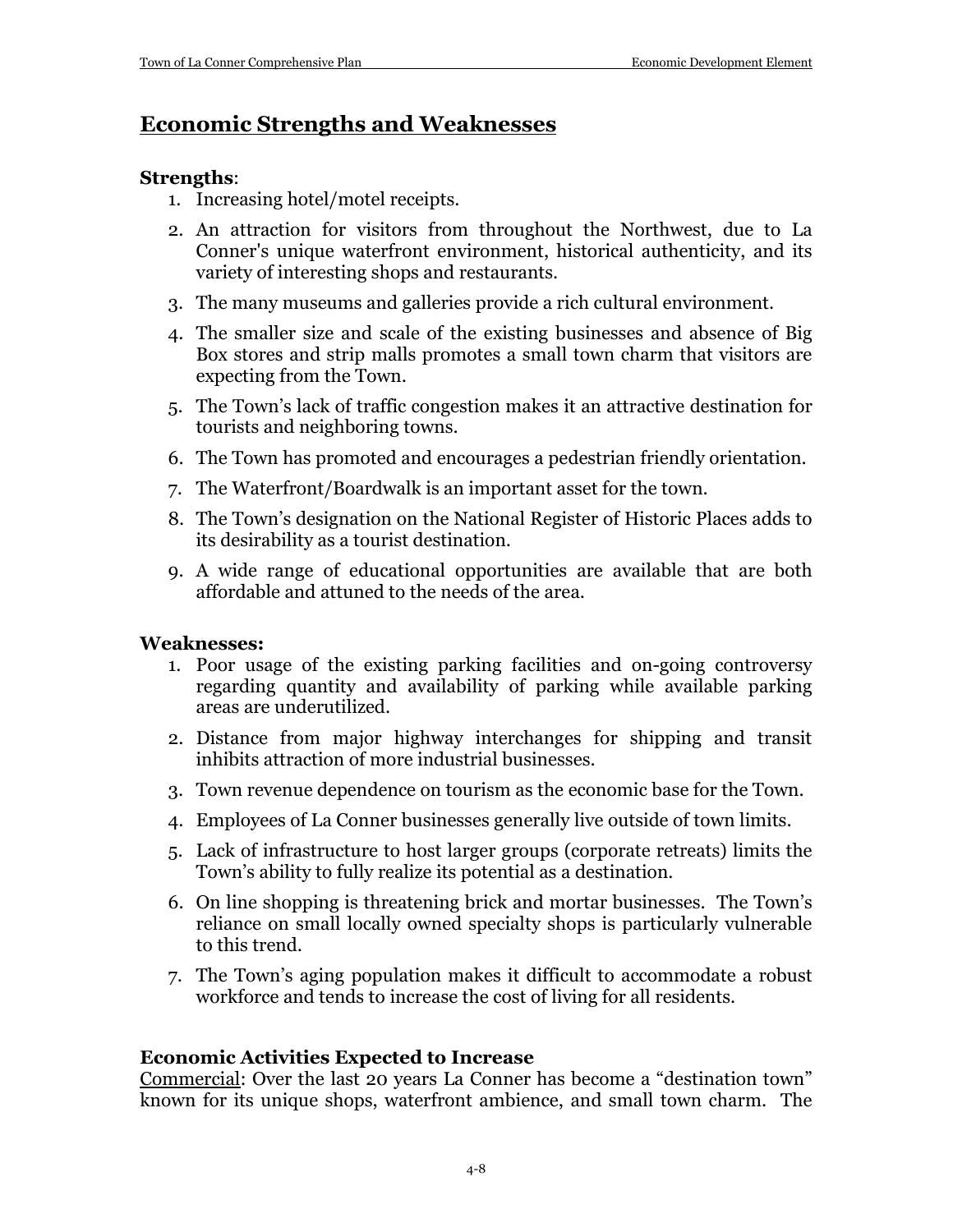Town's close proximity to the Swinomish Indian Reservation and the historic district also draw visitors from around the U.S. and Canada. Sales and Use Tax receipts along with Hotel/Motel tax receipts are expected to continue to increase as the national economy improves.

Industrial: The Port of Skagit County La Conner Marina has developed waterdependent light-industrial businesses in the north industrial area. As mentioned above, the Port has been successful in attracting several marine industries to La Conner, such as Pacific Mariner, TOMCO Marine Group, Maritime Fabrications, and sixteen other related or support industrial and commercial enterprises. While manufacturing has declined as a percentage of the total economy, there has been modest growth of industrial manufacturing capacity in Skagit County.

Public Sector: With the exception of La Conner School District employment, very little change is expected in employment opportunities in this sector over the next 20 years.

## **Economic Activities in Decline**

Industry: The Town experienced a decline in light industry and manufacturing in its south industrial area. One of the largest employers, Moore-Clark, shut down in 1992 resulting in the loss of medium to high wage jobs. This in turn generated a negative multiplier effect on local service industries, and resulted in a net loss of retail sales tax receipts to the Town from products that Moore-Clark formerly sold at retail. The south end industrial area has had difficulty attracting marine related industry. In the north end, the Skagit County Port properties have successfully attracted marine related industries in recent years, which have helped the Town recover from the Moore-Clark losses. The Town is off the main transportation corridor, 11 miles from the nearest freeway. In addition, more convenient and less expensive manufacturing facilities are available in areas closer to Interstate 5.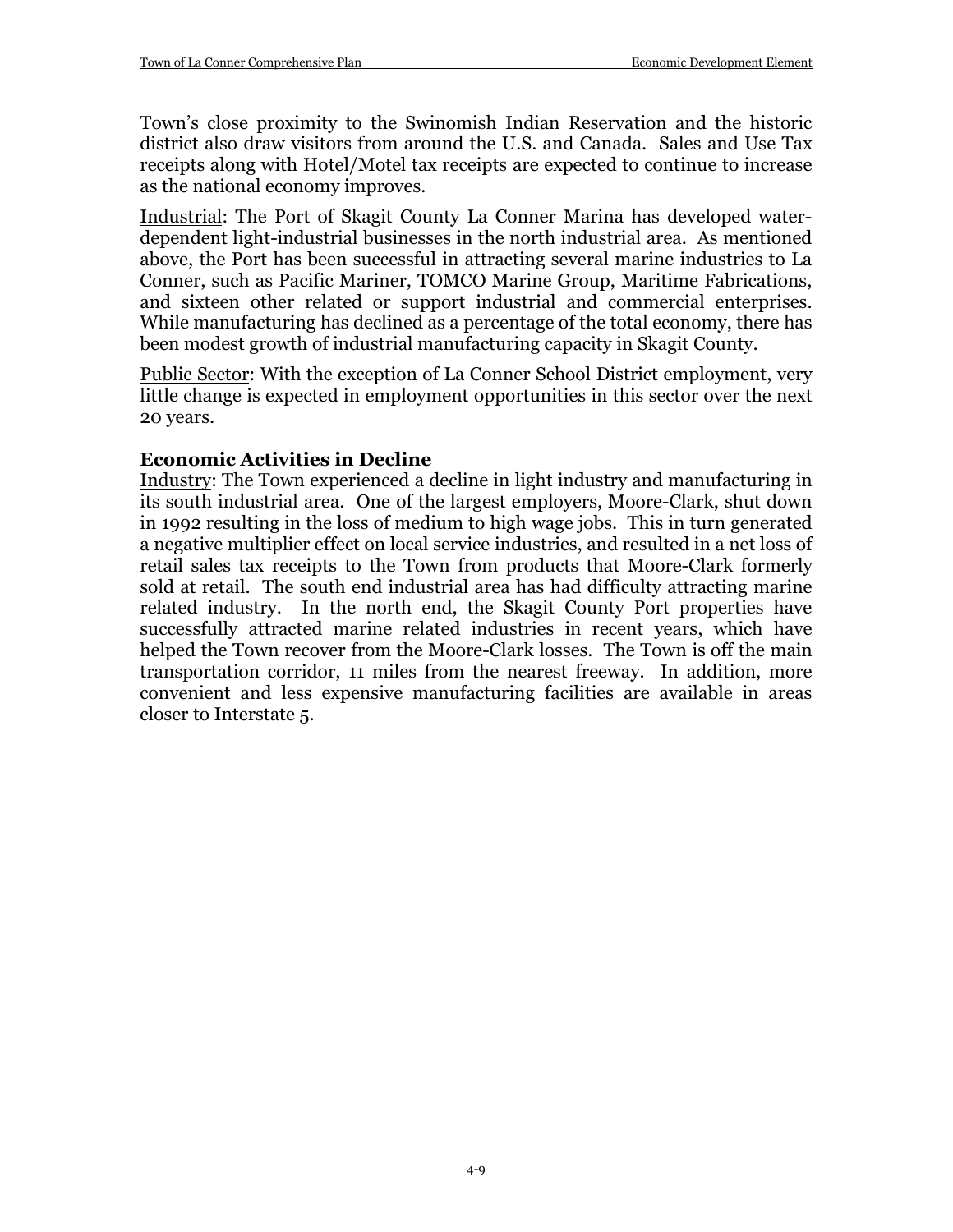## **APPENDIX 4-A**

## **DATA AND ANALYSIS**

# **Employment and Business License Data\***

| Zone           | $# \text{ of }$<br><b>Employees</b> | % of Total<br>Employment | Building Sq.<br>Ft. |
|----------------|-------------------------------------|--------------------------|---------------------|
| Commercial/HPD | 315                                 |                          | 137,176             |
| Commercial     | 129                                 |                          | 125,669             |
| Industrial     | 302                                 |                          | 220,100             |
| Residential    |                                     |                          | 23,334              |

| Business Class** | Number of        | Building Sq. |
|------------------|------------------|--------------|
|                  | <b>Employees</b> | Ft.          |
|                  | 491              | 288,700      |
|                  | 258              | 207,252      |
|                  | 20               | 8,202        |
| Total            |                  | 504,154      |

\*Business license applications 2018

\*\*Business Class Definitions:

- (1) Class 1 Taverns, restaurant/food purveyors serving liquor, grocery stores with over 2,000 square feet of sales area, manufacturing and other businesses employing 15 or more full-time or part-time employees, recreational vehicle parks, apartment houses/motels/hotels with five or more rental units.
- (2) Class 2 Professional businesses including banking, accounting, medical, dental, legal, travel, realty, advertising, publishing, architecture, counseling, retail, and food sales, lumber yards, petroleum sales, auto and boat repair, boat sales and charter services, commercial rental activities, and manufacturing with less than 15 full-time or part-time employees.
- (3) Class 3 All other businesses as defined, which are not indicated in Class 1 or Class 2. This includes businesses and individuals located outside the Town limits engaged in sales or services within the Town.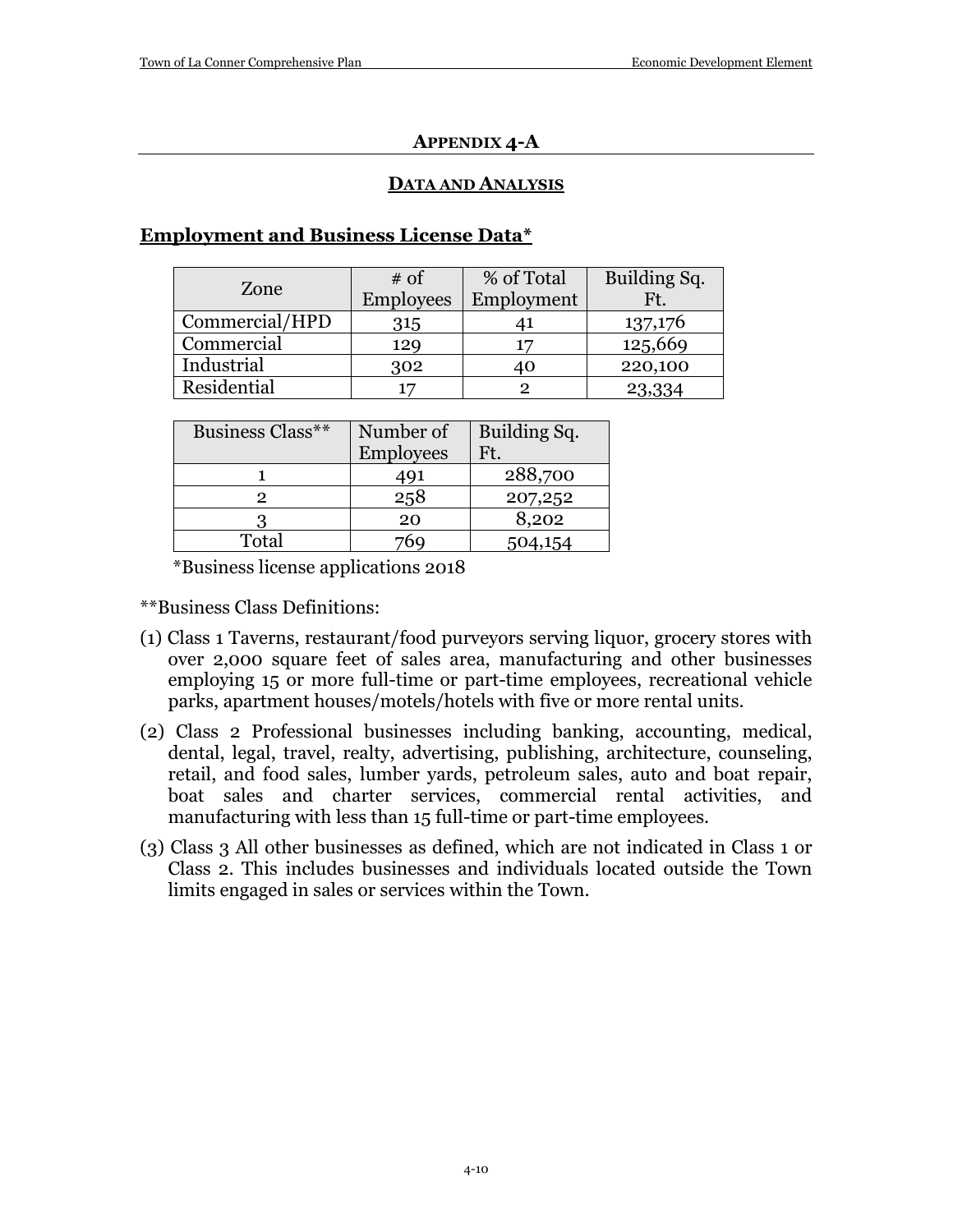| <b>Sales &amp; Use Tax Revenues</b> |                   |              |  |  |
|-------------------------------------|-------------------|--------------|--|--|
| Year                                | <b>Revenue</b>    | <b>Delta</b> |  |  |
| 1995                                | \$303,660         |              |  |  |
| 1996                                | \$317,912         | $4.7\%$      |  |  |
| 1997                                | \$317,977         | $0.0\%$      |  |  |
| 1998                                | <u>\$352,904</u>  | 11.0%        |  |  |
| 1999                                | \$375,191         | 6.3%         |  |  |
| 2000                                | <u>\$371,959</u>  | $-0.9%$      |  |  |
| 2001                                | \$326,839         | $-12.1%$     |  |  |
| 2002                                | \$347,563         | 6.3%         |  |  |
| 2003                                | \$ <u>357,497</u> | 2.9%         |  |  |
| 2004                                | <u>\$379,173</u>  | 6.1%         |  |  |
| 2005                                | \$429,177         | 13.2%        |  |  |
| 2006                                | \$445,588         | 3.8%         |  |  |
| 2007                                | \$424,421         | $-4.8%$      |  |  |
| 2008                                | \$421,146         | $-0.8%$      |  |  |
| 2009                                | \$368,054         | $-12.6%$     |  |  |
| 2010                                | \$353,893         | $-3.8%$      |  |  |
| 2011                                | \$359,267         | 1.5%         |  |  |
| 2012                                | \$371,322         | 3.4%         |  |  |
| 2013                                | \$411,348         | 10.8%        |  |  |
| 2014                                | \$478,017         | 16.2%        |  |  |
| 2015                                | \$ <u>557,170</u> | 16.6%        |  |  |
| 2016                                | \$480,461         | -13.8%       |  |  |
| 2017                                | \$460,868         | $-4.1%$      |  |  |

# Sales and Use Tax Revenues